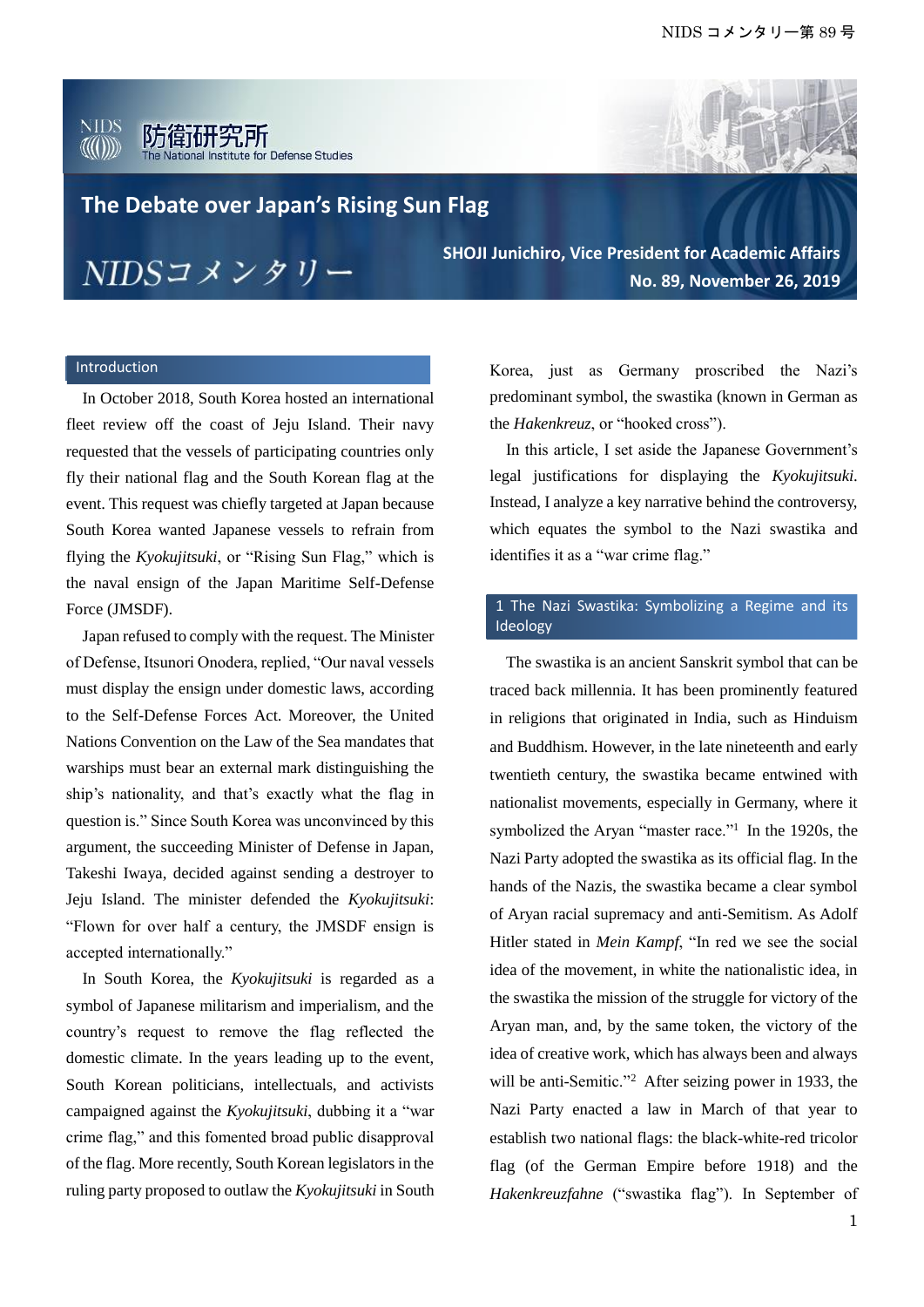1935, however, the Nazis issued another ruling that made the Nazi swastika flag the only national flag. This symbol was also incorporated into the *Reichskriegsflagge*, or "Imperial War Flag", which was the war flag and naval ensign of the Wehrmacht (the unified German armed forces).

After Germany was defeated in World War II, the Nuremberg trials were held, accusing six Nazi organizations of being "criminal organizations": the Leadership Corps of the Nazi Party, the Schutzstaffel (SS), the Gestapo, and Sicherheitsdienst (SD), the Sturmabteilung (SA), the Reich Cabinet, and the General Staff and High Command (OKW). The first three organizations were found guilty and declared "criminal organizations."<sup>3</sup> As a measure to ensure justice for Holocaust victims, the Allies had given the court jurisdiction to try individuals for *crimes against humanity*. The court declared the Nazi Party organizations as "criminal" because of the crimes they planned and executed.

Given that the Leadership Corps of the Nazi Party had been legally declared a "criminal organization" that committed crimes against humanity, it followed that the Nazi swastika, which symbolized their anti-Semitic ideology culminating in the Holocaust, could reasonably be deemed a "criminal flag." Accordingly, the symbol has been outlawed in Germany under the country's Criminal Code (*Strafgesetzbuch*). The relevant provision can be found in section 86 (Dissemination of Means of Propaganda of Unconstitutional Organizations), which states that whoever disseminates or makes publicly accessible the propaganda (e.g., flags, insignia, uniforms, slogans, and forms of greeting) of "a party which has been declared to be unconstitutional by the Federal Constitutional Court" or "a former National Socialist [Nazi] organization" shall be punished with a fine or imprisonment for up to three years. Thus, although the Nazi swastika served as Germany's national flag for part of its history, it always represented a particular party and regime. Since the Nazis were legally condemned for perpetrating the Holocaust and their organizations were found to be unconstitutional, the symbol's use was also prohibited.

# 2 The *Kyokujitsuki*: A Traditional Naval Ensign

The *Kyokujitsuki* features a sunburst motif of red rays that radiate from a central disk. (While there have been multiple versions of the design with unique compositions and dimensions, I use *Kyokujitsuki* as a blanket term for all of the variants). The *Kyokujitsuki* is widely recognized as Japan's naval ensign, as it was used by the Imperial Japanese Navy (IJN) and the modern JMSDF. In fact, it originated as the flag of the Imperial Japanese *Army* (IJA).

On April 17, 1870, Emperor Meiji reviewed a military drill at the Komaba field in Tokyo, which involved the forces of the principal clans of that time (Satsuma, Choshu, Tosa, and Hizen). The Ministry of War decided that the event should use a military symbol to stir the troops' morale and instill solidarity, which resulted in Japan's first national war flag. The flag was called, the *rentaiki*, or "regimental standard," and it featured a central disk with sixteen sunrays, which later became the classic *Kyokujitsuki* design.

One of the individuals in the Ministry of War who worked on the flag design as a junior officer was Soga Sukenori. He later became a lieutenant general and then Vice Chief of the General Staff. According to Soga, the original draft featured tapered rays, but the government ultimately adopted a design where the ends of the rays were widened. He said, "The first design that we submitted to the Imperial Diet featured shortened rays. The Diet members laughed scornfully, saying that it resembled *konpeito* [Japanese candy in the shape of a ball surrounded by short knobs]. We then submitted a new design with non-tapered rays, and they said it was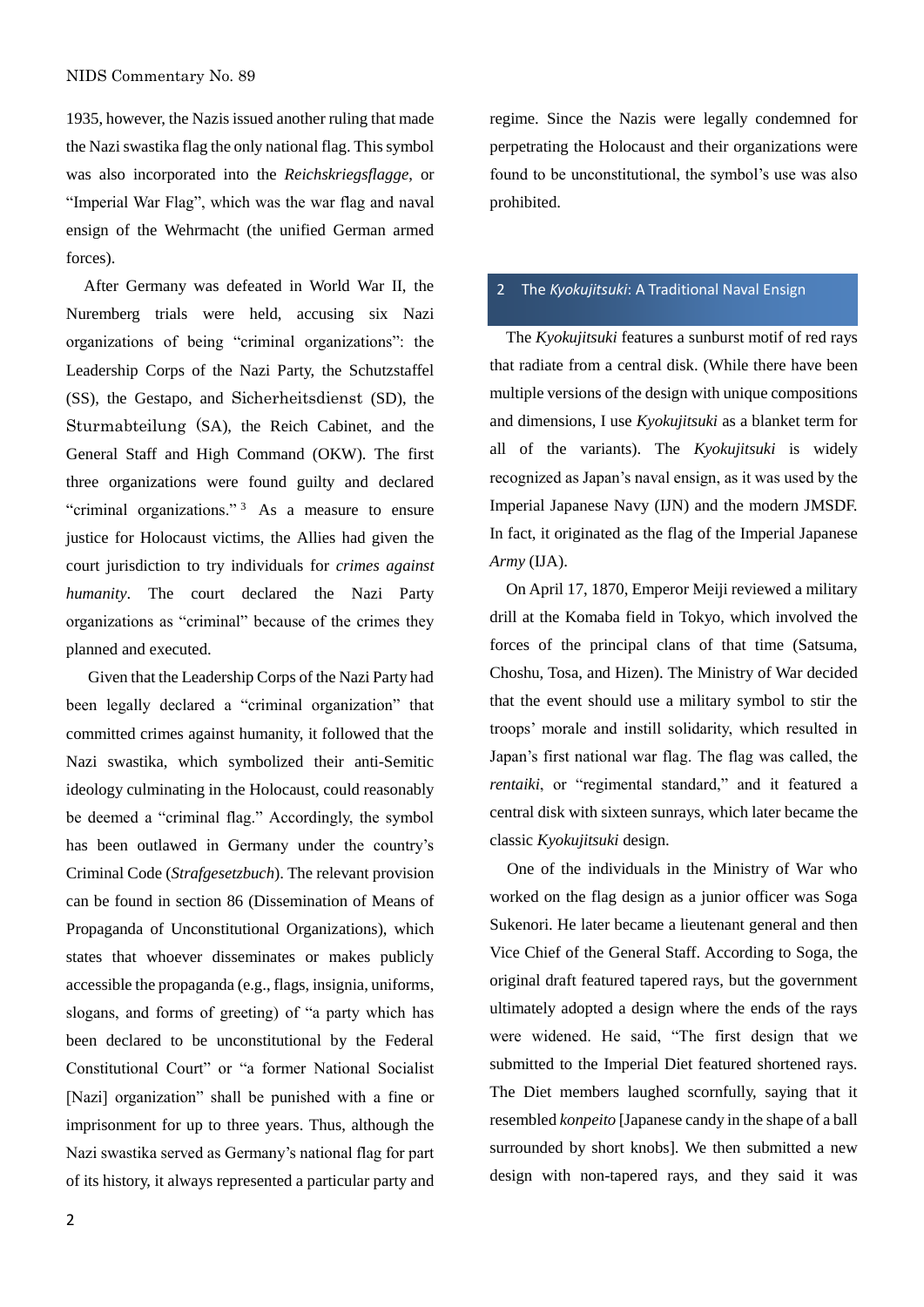outstanding. The design became today's war flag." <sup>4</sup> Incidentally, Kodama Gentaro (who was later promoted to General) was in his second year at the Osaka military academy during this time (Heigakuryō). Kodama designed a flag for the academy and described it as a "rising sun," or a *kyokujitsuki.*<sup>5</sup>

The *Kyokujitsuki* was not the first flag in Japan to feature a sunburst motif. The motif had appeared in several family crests under the name, *hiashi*, which means, "sun legs." During the Sengoku period (1467– 1600), some clans in Kitakyushu, such as the Ryuzoji of Hizen Province and the Kusano of Chikuzen Province, used the *hiashi* as their crest. (Soga himself was from the Yanagawa clan). The *hiashi* motif (i.e., a solar disk with sunrays radiating outward) was semantically derived from sun worship, that is, the veneration of the solar deity. There was some design variation among the different *hiashi* crests, like the number of rays, for example. They ranged from four to six, and the rays themselves were varied too, as some were pointed, straight, and others fanned outward.<sup>6</sup> In April of 1875, the Great Council of State established the Order of the Rising Sun (*Kyokujitsu-shō*), Japan's first national decoration. The sunburst motif in this design was meant to convey "the vigor of the sun rising in the eastern sky".

Although the *rentaiki* was originally intended to only be used on the day of the military drill, the Great Council of State established it as the formal flag of the Imperial Army later that year on May 15, 1870. On December 2, 1874, the Great Council of State established it as the war flag of the IJA. On January 23 of the same year, Emperor Meiji had presented this standard to the 1st and 2nd Imperial Guards Infantry Brigade. The IJA would subsequently fight under this flag in all military engagements through the end of World War II.

As for the navy, IJN vessels initially flew the *nisshōki*, Japan's national flag, which includes a red disk on a white background. However, on October 7, 1899, the Cabinet (the Great Council of State having been replaced by a cabinet government system in 1885) ruled that the naval ensign should be consistent with the war flag. Therefore, the IJN adopted the *Kyokujitsuki* as its ensign with the war flag's same design, including the sixteen rays but with an off-center circle in the middle.

Over time, the perceived meaning of the *Kyokujitsuki* changed. In the early twentieth century, a jingoistic interpretation emerged. For example, a 1902 publication said the flag represents "Japan as a nation that seeks peace, yet remains steadfastly determined to defend her honor against any incursion or insult by a foreign power and to exert her prestige in the world."<sup>7</sup> Amidst the turbulent conditions of the 1930s, the Ministry of the Navy described the ensign in similarly striking terms: "The rays represent His Imperial Majesties' August glories shining forth over the four seas."<sup>8</sup> Undeniably, this ideological meaning has been ascribed to the *Kyokujitsuki*, reflecting the hostilities and circumstances of the period. Despite this ephemeral interpretation, the war flag and naval ensign continue to represent the sun in modern times, just as the design originally intended.

At the end of World War II, the Tokyo War Crimes Tribunal was held. Whereas the Nuremberg trials prosecuted for crimes against humanity to impose justice following the Holocaust, no equivalent treatment was meted out to any Japanese organization. Moreover, the court did not even have jurisdiction to declare any organization to be "criminal." Consequently, the IJA, IJN, and other Japanese organizations and institutions were never indicted as the Nazi organizations were. There were only individuals that were held criminally responsible.<sup>9</sup>

Free from association with a "criminal organization," the *Kyokujitsuki* has continued to represent Japan's armed services. Different flags were adopted by the National Police Reserve (1950–1954), the National Safety Force, and the Japan Coast Guard. However, in conjunction with the inauguration of the Ministry of Defense and the Japan Self-Defense Forces (SDF) in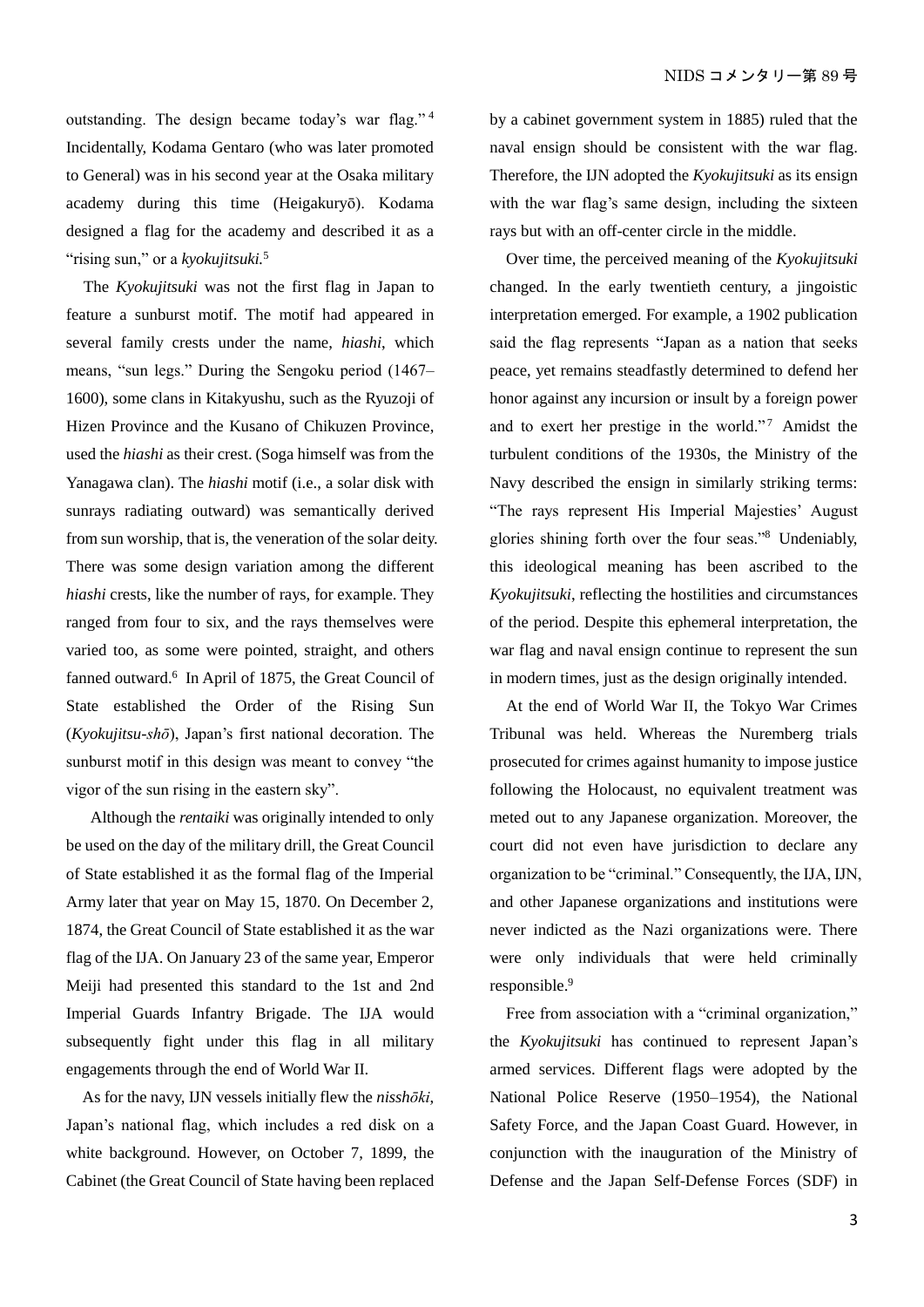1954, the Cabinet issued an ordinance (Order for the Enforcement of the Self-Defense Forces Act) establishing the *Kyokujitsu* as the flag of the Japan Ground Self-Defense Force (JGSDF) and the ensign of the JMSDF. The JGSDF flag is a slight modification of the IJA war flag, as it features just eight rays and golden edges, while the JMSDF ensign retains the classic design of the IJN ensign with sixteen sunrays and an off-center middle.

The JMSDF ensign was chosen judiciously. The authorities consulted external experts and considered the historical background as well as public sentiment.<sup>10</sup> Among those consulted were academics at the Tokyo University of the Arts, who advised that the old IJN ensign would be the best choice. Another advocate for this design was Suiho Yonai, a celebrated painter and relative of Admiral Mitsumasa Yonai. Yonai praised the flag's aesthetic value and said, "Whether static or fluttering, the flag has a resolute beauty. The colors work perfectly against a blue sea and white clouds. It is the most sublime of designs, and I can think of none to surpass it." In light of this advice, the *Kyokujitsu* was ultimately adopted as the JMSDF ensign. Agreeing with this decision, Prime Minister Shigeru Yoshida said, "There is no country in the world that does not know of this flag. Wherever our ships sail, this ensign will offer a clear indication that the vessels belong to Japan. I trust that the JMSDF will carry forward the cherished traditions of the old navy and safeguard Japan's status as a maritime nation."

### 3 The "Learn from Germany" Narrative

Given that the *Kyokujitsuki* differs substantially from the Nazi swastika or any other "criminal flag," why do so many Koreans equate the two? This idea is driven by the narrative that Japan should learn from Germany's *Vergangenheitsbewältigung*—the country's effort to

"work through the problematic past."<sup>11</sup>

This narrative originated from a speech that Richard von Weizsäcker, the president of West Germany at the time, delivered in May of 1985 during an event commemorating the 40th Anniversary of the End of War in Europe and of National-Socialist Tyranny. His speech was widely reported in Japan, sparking a public debate where a flurry of commentators argued that Japan's way of dealing with the past unfavorably compared to Germany's model. Eventually, the discourse in Japan petered out as there was a growing recognition that the comparison was problematic. However, in 1995, during the 50<sup>th</sup> anniversary of the war's end, a similar discourse emerged in East Asia, and it continues today. In South Korea, successive presidents (Kim Dae-jung, Roh Moohyun, Lee Myung-bak, Park Geun-hye) have invoked the "learn from Germany" narrative, and daily newspapers, such as the Dong-A Ilbo and Chosun Ilbo, refer to it regularly.

This narrative fails to account for critical differences in the circumstances between Japan and Germany. One major difference concerns the role of the Holocaust, for example. When Germany is dealing with the past, it is primarily focused on the Holocaust. Relating the Holocaust to other atrocities is problematic because it was unique in being a premeditated, organized attempt to annihilate an ethnic group. As Weizsäcker stated, the Final Solution to the Jewish Question is "unparalleled in history, defying all attempts at relativization."<sup>12</sup> So grievous were the crimes that they led to the new criminal category of "crimes against humanity" at Nuremberg.

Those who argue that Japan should do more to atone for the "comfort women" system, often cite the famous image of the West German Chancellor, Willy Brandt, kneeling before a monument of the Warsaw Ghetto Uprising, and they argue that Japanese leaders should emulate his example. However, this comparison fails. In a historic gesture, Brandt expressed remorse for the Nazi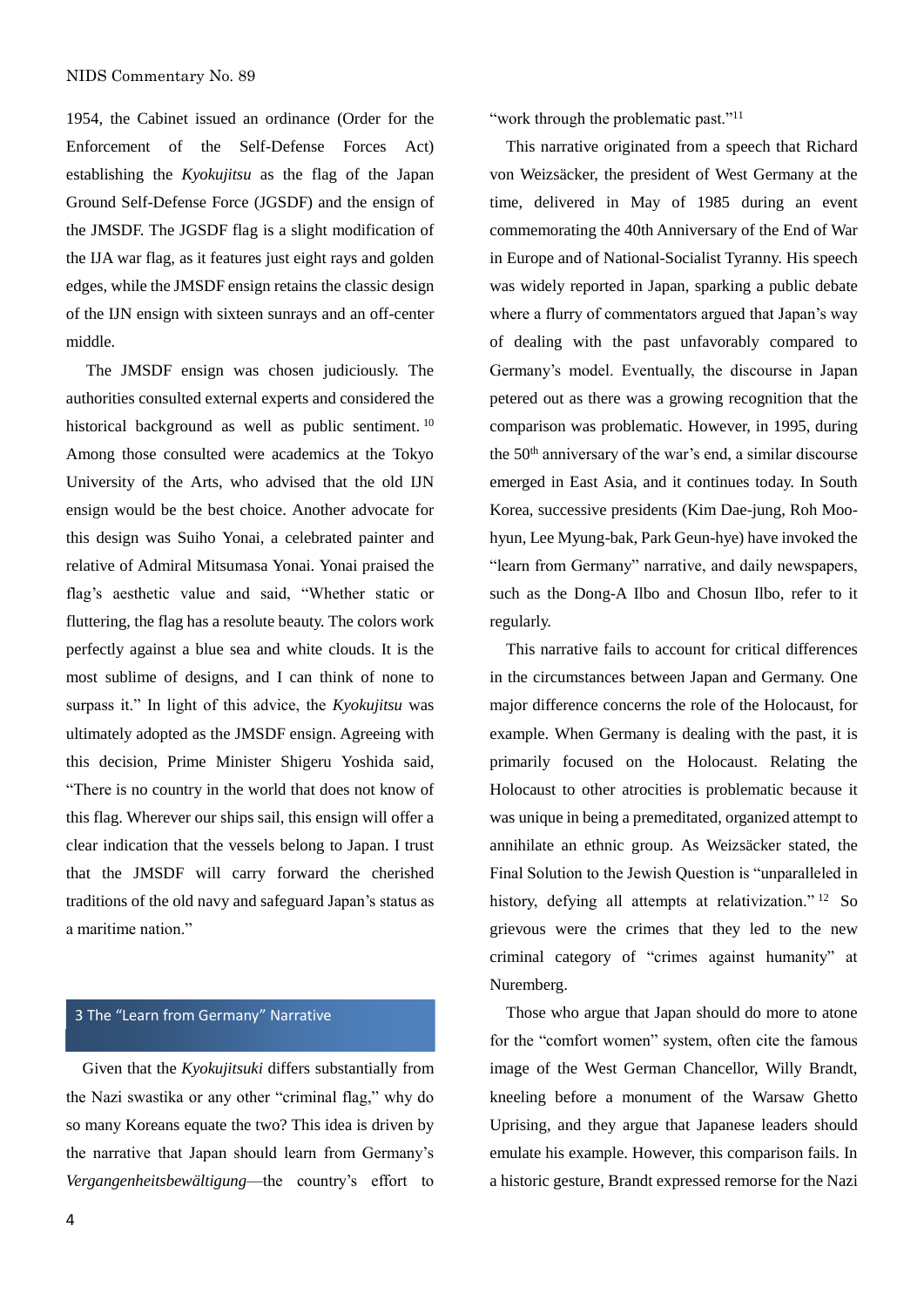oppression, including forcing Jews into the Warsaw Ghetto and subjecting them to harsh labor and starvation.

Another salient difference between Japan and Germany concerns the identification of the perpetrators. The masterminds behind the Holocaust were Hitler and other Nazi leaders, who had organizations that were condemned as "criminal" at Nuremberg. There were, however, no equivalent Japanese organizations.

The differences between the circumstances of Japan and Germany did not escape Weizsäcker. During a speech he delivered in Japan, the former president mentioned some similarities, but he also underscored some differences. He said, "The situations of the two countries are very hard to compare. We must resist the temptation to lay the two countries side by side."<sup>13</sup>

On the other hand, when considering Japan's relationship with Korea, France's relationship with Algeria may offer a better comparison than Germany's relationship with the victims of Nazi rule. Arnaud Nanta, a professor at the Institut d'Asie Orientale, said, "When it comes to the Second World War, there are abundant historical parallels between Japan and Germany. However, when it comes to the history of colonial rule, better comparisons are found in France, the USA, and the Netherlands." <sup>14</sup> First colonized by France in 1830, Algeria finally won its independence in 1962 after a bitterly fought armed struggle. By comparison, Japanese colonial rule in Korea was much shorter, lasting only 36 years (compared to 132 years), and Koreans gained independence as a result of Allied victory rather than by fighting off the oppressors alone. Notwithstanding these differences, the two systems of colonial rule were similar in terms of the geographic proximity between the colonizer and colony and in terms of the respective ties between the two that arose from such proximity. Nanta said, "Relations between France and Algeria remain as fraught as ever. Neither country has properly reconciled over the colonial past." <sup>15</sup> Throughout the world, competing historical perspectives about colonialism

continue to create complex, intractable hurdles on the pathway toward reconciliation.

On the matter of reconciliation, I would venture to add that Japan is one of the few countries that apologized and paid compensation for its colonial abuses. Germany's *Vergangenheitsbewältigung*, for all its virtues, notably omits the colonial abuses in German's Southwest Africa (now the Republic of Namibia). Despite Namibia's requests, Germany has yet to offer a clear formal apology, let alone compensation. For this reason, some have criticized *Vergangenheitsbewältigung* for its Eurocentrism.<sup>16</sup>

#### Final thoughts

Regardless of how we appraise Japan's efforts in handling the past, the fact remains that the *Kyokujitsuki*  is a legitimate symbol of the nation's armed forces, just like the military flags of other countries. Although it was admittedly associated with militarism for a period, it also boasts a long history that transcends any single regime. As such, one should not lightly compare it with the Nazi swastika. The latter is substantially different because it was associated with a particular party and regime. It also symbolized an inhumane ideology that culminated in the Holocaust. Far from being a "war crime flag," as South Korean critics claim, the *Kyokujitsuki* has enjoyed broad international acceptance since 1945. South Korea even allowed JMSDF ships to fly the ensign without controversy during the international fleet reviews it hosted in 1998 and 2008.<sup>17</sup>

The JMSDF ensign has flown since 1954. It is now sixty-five years old, which means that it has lasted longer than the IJN ensign, which endured for fifty-six years. Over the years, the flag has flown for countless cooperative support and humanitarian aid operations, underscoring just how well-accepted it is by nations worldwide.